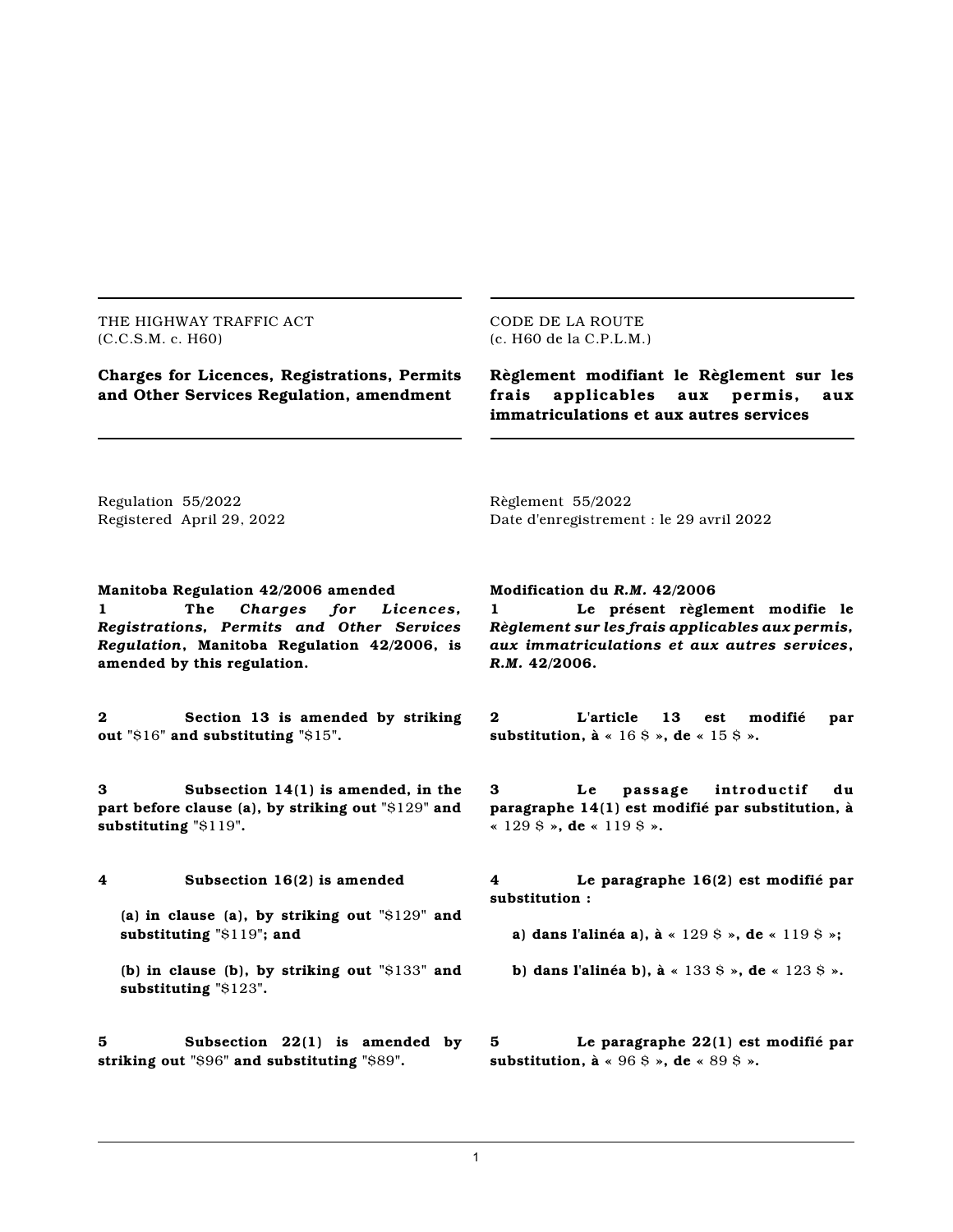**6 Section 35 is amended by striking out "**\$155**" and substituting "**\$145**".**

**7 Section 36 is amended by striking out "**\$129**" and substituting "**\$119**".**

**8 Tables 2, 3, 8 and 9 of the Schedule are replaced with Tables 2, 3, 8 and 9 set out in the Schedule to this regulation.**

**Coming into force 9 This regulation comes into force on July 1, 2022.**

**6 L'article 35 est modifié par substitution, à «** 155 \$ **», de «** 145 \$ **».**

**7 L'article 36 est modifié par substitution, à «** 129 \$ **», de «** 119 \$ **».**

**8 Les tableaux 2, 3, 8 et 9 de l'annexe sont remplacés par les tableaux 2, 3, 8 et 9 figurant à l'annexe du présent règlement.**

**Entrée en vigueur 9 Le présent règlement entre en vigueur le 1 er juillet 2022.**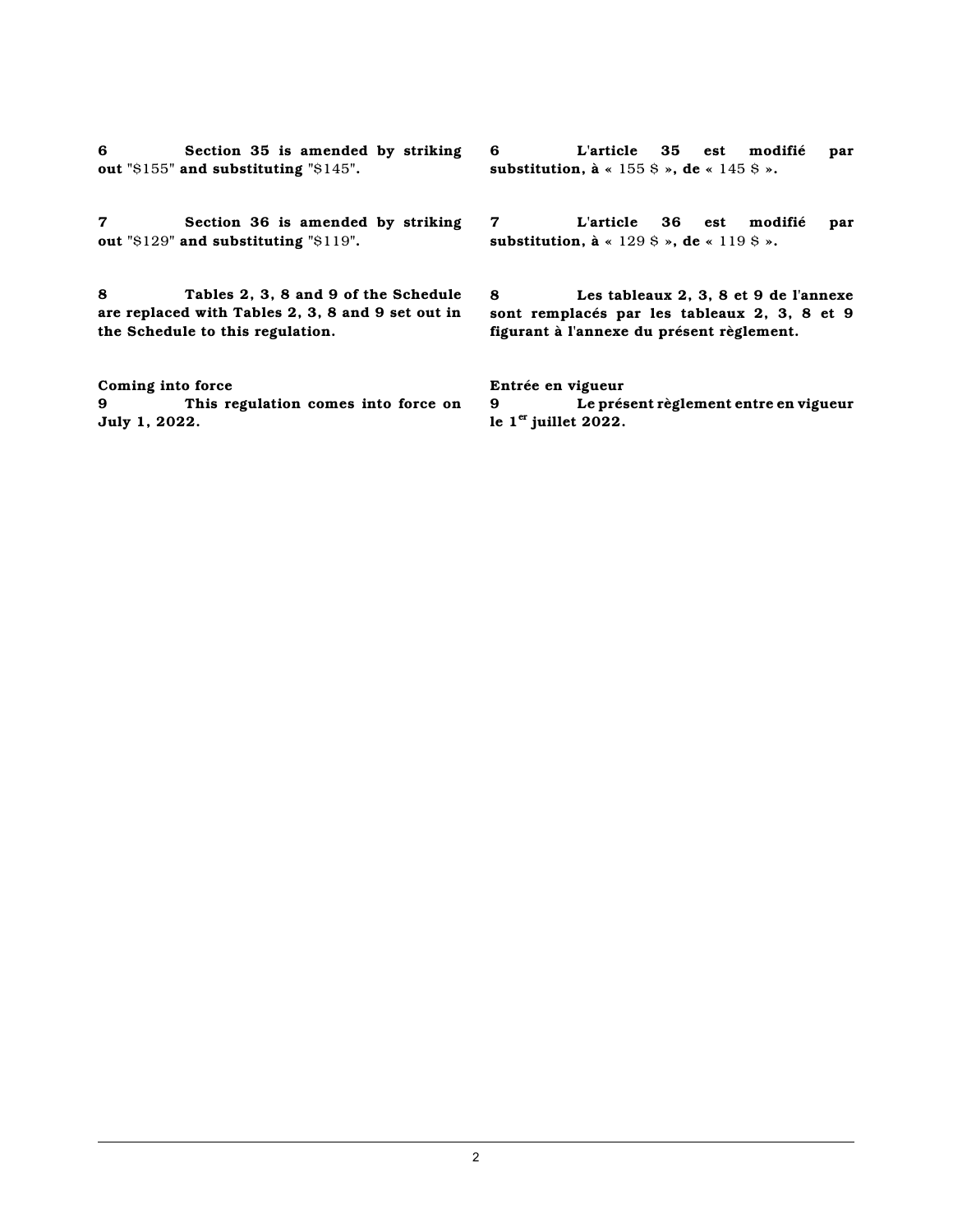#### **SCHEDULE/ANNEXE (Section 8)/(Article 8)**

#### TABLE 2/TABLEAU 2

#### Trucks (other than Farm Trucks, Commercial Trucks, Limited-Use Commercial Trucks and IRP Apportionable Trucks)

Camions autres que des camions agricoles, des véhicules commerciaux, des véhicules commerciaux à usage restreint et des camions admissibles à l'immatriculation proportionnelle (IRP)

| Registered Gross Weight                | Registration | Poids en charge                    | Frais             |
|----------------------------------------|--------------|------------------------------------|-------------------|
| (kg)                                   | Charge       | (kg)                               | d'immatriculation |
|                                        |              |                                    |                   |
| 4,090 or less                          | \$119        | 4 090 ou moins                     | 119 \$            |
| $4,091 - 4,540$                        | 123          | $4091 - 4540$                      | 123               |
| $4,541 - 4,990$                        | 139          | $4541 - 4990$                      | 139               |
| $4,991 - 5,450$                        | 146          | $4991 - 5450$                      | 146               |
| $5,451 - 5,900$                        | 153          | $5451 - 5900$                      | 153               |
| $5,901 - 6,360$                        | 160          | $5901 - 6360$                      | 160               |
| $6,361 - 6,810$                        | 166          | $6361 - 6810$                      | 166               |
| $6,811 - 7,260$                        | 173          | $6811 - 7260$                      | 173               |
| $7,261 - 7,720$                        | 180          | $7261 - 7720$                      | 180               |
| $7,721 - 8,170$                        | 187          | $7721 - 8170$                      | 187               |
| $8,171 - 8,620$                        | 194          | $8171 - 8620$                      | 194               |
| $8,621 - 9,080$                        | 200          | $8621 - 9080$                      | 200               |
| $9,081 - 9,530$                        | 207          | $9081 - 9530$                      | 207               |
| $9,531 - 9,980$                        | 214          | $9531 - 9980$                      | 214               |
| $9,981 - 10,440$                       | 228          | $9981 - 10440$                     | 228               |
| $10,441 - 10,890$                      | 235          | $10441 - 10890$                    | 235               |
| $10,891 - 11,340$                      | 242          | $10891 - 11340$                    | 242               |
| $11,341 - 11,800$                      | 249          | $11\,341 - 11\,800$                | 249               |
| $11,801 - 12,250$                      | 256          | $11801 - 12250$                    | 256               |
| $12,251 - 12,700$                      | 263          | $12\,251 - 12\,700$                | 263               |
| $12,701 - 13,160$                      | 270          | $12701 - 13160$                    | 270               |
| $13,161 - 13,610$                      | 277          | $13161 - 13610$                    | 277               |
| $13,611 - 14,070$                      | 283          | $13611 - 14070$                    | 283               |
| $14,071 - 14,520$                      | 290          | $14071 - 14520$                    | 290               |
| $14,521 - 14,970$                      | 297          | $14521 - 14970$                    | 297               |
| $14,971 - 15,430$                      | 304          | $14971 - 15430$                    | 304               |
| $15,431 - 15,880$                      | 311          | $15431 - 15880$                    | 311               |
| $15,881 - 16,330$                      | 318          | $15881 - 16330$                    | 318               |
| $16,331 - 16,790$                      | 325          | $16331 - 16790$                    | 325               |
| $16,791 - 17,240$                      | 332          | $16791 - 17240$                    | 332               |
| $17,241 - 17,700$                      | 338          | $17241 - 17700$                    | 338               |
| $17,701 - 18,150$                      | 345          | $17701 - 18150$                    | 345               |
| $18,151 - 18,600$                      | 352          | $18151 - 18600$                    | 352               |
| $18,601 - 19,060$                      | 359          | $18601 - 19060$                    | 359               |
| $19,061 - 19,510$                      | 366          | $19061 - 19510$                    | 366               |
| $19,511 - 20,000$                      | 373          | $19511 - 20000$                    | 373               |
|                                        |              |                                    |                   |
| $20,001 - 20,420$<br>$20,421 - 20,870$ | 389<br>396   | $20001 - 20420$<br>$20421 - 20870$ | 389<br>396        |
| $20,871 - 21,320$                      | 402          | $20871 - 21320$                    | 402               |
| $21,321 - 21,780$                      | 409          | $21321 - 21780$                    | 409               |
| $21,781 - 22,230$                      |              |                                    |                   |
|                                        | 416          | $21781 - 22230$                    | 416               |
| $22,231 - 22,680$                      | 423          | $22\ 231 - 22\ 680$                | 423               |
| $22,681 - 23,140$                      | 430          | $22681 - 23140$                    | 430               |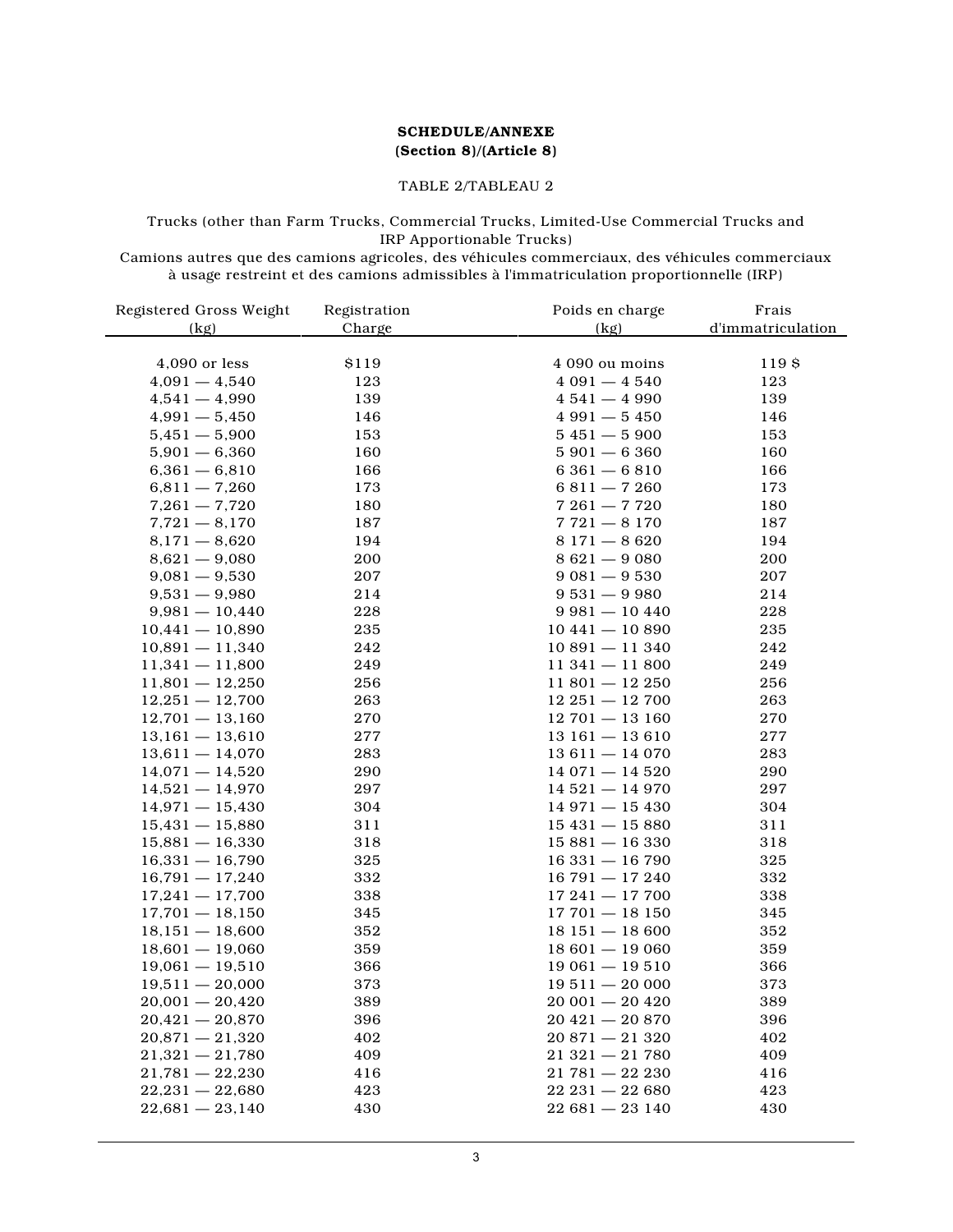# TABLE 2/TABLEAU 2 (continued/suite)

| Registered Gross Weight | Registration | Poids en charge     | Frais             |
|-------------------------|--------------|---------------------|-------------------|
| (kg)                    | Charge       | (kg)                | d'immatriculation |
|                         |              |                     |                   |
| $23,141 - 23,590$       | \$436        | $23141 - 23590$     | 436 S             |
| $23,591 - 24,050$       | 444          | $23591 - 24050$     | 444               |
| $24,051 - 24,500$       | 451          | $24051 - 24500$     | 451               |
| $24,501 - 24,950$       | 457          | $24501 - 24950$     | 457               |
| $24,951 - 25,410$       | 464          | $24951 - 25410$     | 464               |
| $25,411 - 25,860$       | 471          | $25411 - 25860$     | 471               |
| $25,861 - 26,310$       | 478          | $25861 - 26310$     | 478               |
| $26,311 - 26,770$       | 485          | $26311 - 26770$     | 485               |
| $26,771 - 27,220$       | 492          | $26771 - 27220$     | 492               |
| $27,221 - 27,670$       | 499          | $27\,221 - 27\,670$ | 499               |
| $27,671 - 28,130$       | 506          | $27671 - 28130$     | 506               |
| $28,131 - 28,580$       | 512          | $28131 - 28580$     | 512               |
| $28,581 - 29,030$       | 519          | $28581 - 29030$     | 519               |
| $29,031 - 29,490$       | 526          | $29031 - 29490$     | 526               |
| $29,491 - 29,940$       | 533          | $29491 - 29940$     | 533               |
| $29,941 - 30,400$       | 549          | $29941 - 30400$     | 549               |
| $30,401 - 30,850$       | 556          | $30401 - 30850$     | 556               |
| $30,851 - 31,300$       | 563          | $30851 - 31300$     | 563               |
| $31,301 - 31,760$       | 570          | $31301 - 31760$     | 570               |
| $31,761 - 32,210$       | 576          | $31761 - 32210$     | 576               |
| $32,211 - 32,660$       | 583          | $32211 - 32660$     | 583               |
| $32,661 - 33,120$       | 590          | $32661 - 33120$     | 590               |
| $33,121 - 33,600$       | 597          | $33121 - 33600$     | 597               |
| $33,601 - 34,020$       | 604          | $33601 - 34020$     | 604               |
| $34,021 - 34,480$       | 611          | $34021 - 34480$     | 611               |
| $34,481 - 34,930$       | 618          | $34481 - 34930$     | 618               |
| $34,931 - 35,390$       | 625          | $34931 - 35390$     | 625               |
| $35,391 - 35,840$       | 631          | $35391 - 35840$     | 631               |
| $35,841 - 36,500$       | 638          | $35841 - 36500$     | 638               |
| $36,501 - 36,750$       | 645          | $36501 - 36750$     | 645               |
| $36,751 - 37,500$       | 652          | $36751 - 37500$     | 652               |
| $37,501 - 37,650$       | 659          | $37501 - 37650$     | 659               |
| $37,651 - 38,110$       | 666          | $37651 - 38110$     | 666               |
| $38,111 - 38,560$       |              |                     |                   |
|                         | 673          | $38111 - 38560$     | 673               |
| $38,561 - 39,010$       | 680          | $38561 - 39010$     | 680               |
| $39,011 - 39,470$       | 686          | $39011 - 39470$     | 686               |
| $39,471 - 39,920$       | 693          | $39\,471 - 39\,920$ | 693               |
| $39,921 - 40,370$       | 709          | $39921 - 40370$     | 709               |
| $40,371 - 40,830$       | 716          | $40371 - 40830$     | 716               |
| $40,831 - 41,280$       | 723          | $40831 - 41280$     | 723               |
| $41,281 - 41,740$       | 730          | $41\,281 - 41\,740$ | 730               |
| $41,741 - 42,190$       | 737          | $41741 - 42190$     | 737               |
| $42,191 - 42,640$       | 744          | $42191 - 42640$     | 744               |
| $42,641 - 43,100$       | 750          | $42641 - 43100$     | 750               |
| $43,101 - 43,550$       | 757          | $43101 - 43550$     | 757               |
| $43,551 - 44,000$       | 764          | $43551 - 44000$     | 764               |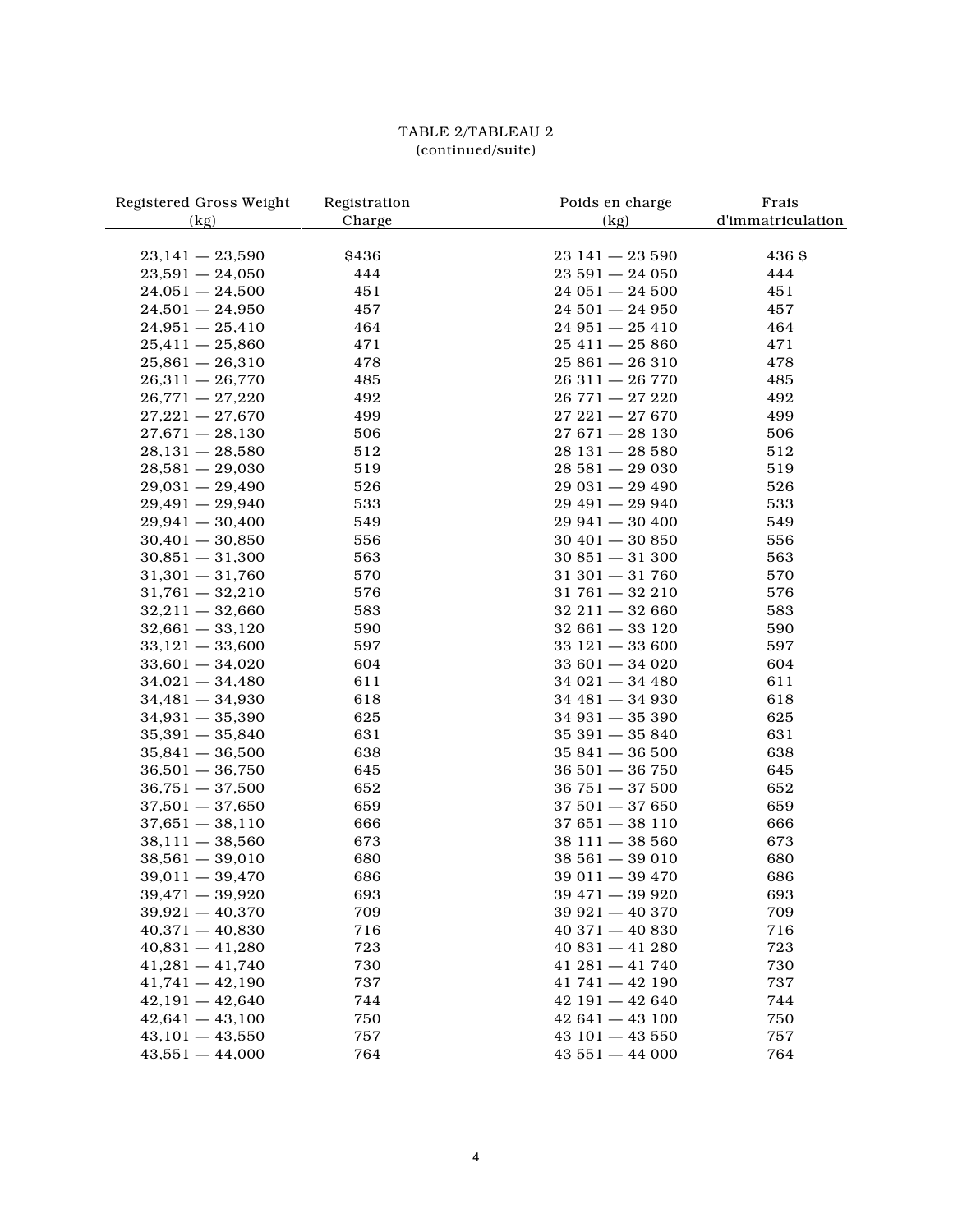# TABLE 2/TABLEAU 2 (continued/suite)

| Registered Gross Weight | Registration | Poids en charge     | Frais             |
|-------------------------|--------------|---------------------|-------------------|
| (kg)                    | Charge       | (kg)                | d'immatriculation |
|                         |              |                     |                   |
| $44,001 - 44,460$       | 8771         | $44001 - 44400$     | 7718              |
| $44,461 - 44,910$       | 778          | $44461 - 44910$     | 778               |
| $44,911 - 45,360$       | 784          | $44911 - 45360$     | 784               |
| $45,361 - 45,820$       | 792          | $45361 - 45820$     | 792               |
| $45,821 - 46,270$       | 799          | $45821 - 46270$     | 799               |
| $46,271 - 46,730$       | 805          | $46271 - 46730$     | 805               |
| $46,731 - 47,180$       | 812          | $46731 - 47180$     | 812               |
| $47,181 - 47,630$       | 819          | $47181 - 47630$     | 819               |
| $47,631 - 48,090$       | 826          | $47631 - 48090$     | 826               |
| $48,091 - 48,540$       | 833          | $48091 - 48540$     | 833               |
| $48,541 - 48,990$       | 840          | $48541 - 48900$     | 840               |
| $48,991 - 49,450$       | 847          | $48991 - 49450$     | 847               |
| $49,451 - 49,900$       | 854          | $49451 - 49900$     | 854               |
| $49,901 - 50,350$       | 870          | 49 901 - 50 350     | 870               |
| $50,351 - 50,810$       | 877          | $50351 - 50810$     | 877               |
| $50,811 - 51,260$       | 884          | $50811 - 51260$     | 884               |
| $51,261 - 51,710$       | 891          | $51261 - 51710$     | 891               |
| $51,711 - 52,170$       | 898          | $51711 - 52170$     | 898               |
| $52,171 - 52,620$       | 905          | $52\;171 - 52\;620$ | 905               |
| $52,621 - 53,080$       | 912          | $52\;621 - 53\;080$ | 912               |
| $53,081 - 53,530$       | 919          | $53081 - 53530$     | 919               |
| $53,531 - 53,980$       | 926          | $53531 - 53980$     | 926               |
| $53,981 - 54,440$       | 933          | $53981 - 54440$     | 933               |
| $54,441 - 54,890$       | 940          | $54441 - 54890$     | 940               |
| $54,891 - 55,340$       | 947          | $54891 - 55340$     | 947               |
| $55,341 - 55,800$       | 954          | $55341 - 55800$     | 954               |
| $55,801 - 56,250$       | 961          | $55801 - 56250$     | 961               |
| $56,251 - 56,700$       | 968          | $56251 - 56700$     | 968               |
| $56,701 - 57,160$       | 975          | $56\ 701 - 57\ 160$ | 975               |
| $57,161 - 57,610$       | 982          | $57161 - 57610$     | 982               |
| $57,611 - 58,060$       | 989          | $57611 - 58060$     | 989               |
| $58,061 - 58,520$       | 996          | $58061 - 58520$     | 996               |
| $58,521 - 58,970$       | 1,003        | $58521 - 58970$     | 1 0 0 3           |
| $58,971 - 59,430$       | 1,010        | $58971 - 59430$     | 1010              |
| $59,431 - 59,880$       | 1,017        | $59431 - 59880$     | 1017              |
| $59,881 - 60,330$       | 1,024        | $59881 - 60330$     | 1 0 2 4           |
| $60,331 - 60,790$       | 1,031        | $60331 - 60790$     | 1 0 3 1           |
| $60,791 - 61,240$       | 1,038        | $60791 - 61240$     | 1 0 3 8           |
| $61,241 - 61,690$       | 1,045        | $61241 - 61690$     | 1 0 4 5           |
| $61,691 - 62,150$       | 1,052        | $61691 - 62150$     | 1 0 5 2           |
| $62,151 - 62,600$       | 1,059        | $62151 - 62600$     | 1 0 5 9           |
| $62,601 - 63,050$       | 1,066        | $62601 - 63050$     | 1 0 6 6           |
| $63,051 - 63,500$       | 1,073        | $63051 - 63500$     | 1073              |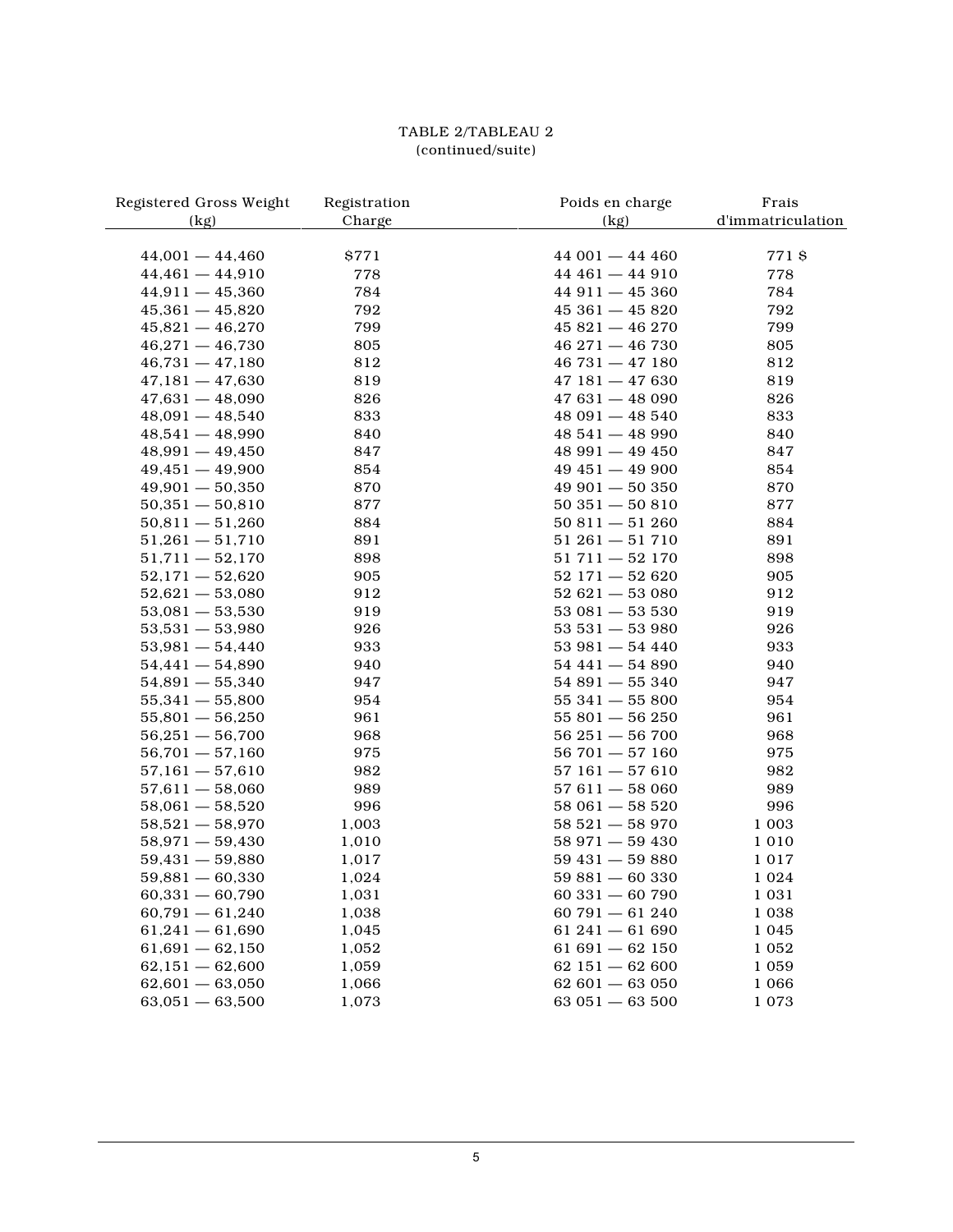#### TABLE 3/TABLEAU 3

# Farm Trucks/Camions agricoles

| Registered Gross Weight | Registration | Poids en charge     | Frais             |
|-------------------------|--------------|---------------------|-------------------|
| (kg)                    | Charge       | (kg)                | d'immatriculation |
|                         |              |                     |                   |
| 4,090 or less           | \$106        | 4 090 ou moins      | 106 <sub>8</sub>  |
| $4,091 - 4,540$         | 110          | $4091 - 4540$       | 110               |
| $4,541 - 4,990$         | 122          | $4541 - 4990$       | 122               |
| $4,991 - 5,450$         | 125          | $4991 - 5450$       | 125               |
| $5,451 - 5,900$         | 129          | $5451 - 5900$       | 129               |
| $5,901 - 6,360$         | 133          | $5901 - 6360$       | 133               |
| $6,361 - 6,810$         | 136          | $6361 - 6810$       | 136               |
| $6,811 - 7,260$         | 140          | $6811 - 7260$       | 140               |
| $7,261 - 7,720$         | 144          | $7261 - 7720$       | 144               |
| $7,721 - 8,170$         | 147          | $7721 - 8170$       | 147               |
| $8,171 - 8,620$         | 151          | $8171 - 8620$       | 151               |
| $8,621 - 9,080$         | 154          | $8621 - 9080$       | 154               |
| $9,081 - 9,530$         | 158          | $9081 - 9530$       | 158               |
| $9,531 - 9,980$         | 162          | $9531 - 9980$       | 162               |
| $9,981 - 10,440$        | 172          | $9981 - 10440$      | 172               |
| $10,441 - 10,890$       | 176          | $10441 - 10890$     | 176               |
| $10,891 - 11,340$       | 180          | $10891 - 11340$     | 180               |
| $11,341 - 11,800$       | 183          | $11\,341 - 11\,800$ | 183               |
| $11,801 - 12,250$       | 186          | $11801 - 12250$     | 186               |
| $12,251 - 12,700$       | 190          | $12\,251 - 12\,700$ | 190               |
| $12,701 - 13,160$       | 194          | $12701 - 13160$     | 194               |
| $13,161 - 13,610$       | 197          | $13161 - 13610$     | 197               |
| $13,611 - 14,070$       | 201          | $13611 - 14070$     | 201               |
| $14,071 - 14,520$       | 204          | $14071 - 14520$     | 204               |
| $14,521 - 14,970$       | 208          | $14521 - 14970$     | 208               |
| $14,971 - 15,430$       | 212          | $14971 - 15430$     | 212               |
| $15,431 - 15,880$       | 215          | $15431 - 15880$     | 215               |
| $15,881 - 16,330$       | 219          | $15881 - 16330$     | 219               |
| $16,331 - 16,790$       | 223          | $16331 - 16790$     | 223               |
| $16,791 - 17,240$       | 226          | $16791 - 17240$     | 226               |
| $17,241 - 17,700$       | 229          | $17241 - 17700$     | 229               |
| $17,701 - 18,150$       | 233          | $17701 - 18150$     | 233               |
| $18,151 - 18,600$       | 237          | $18151 - 18600$     | 237               |
| $18,601 - 19,060$       | 240          | $18601 - 19060$     | 240               |
| $19,061 - 19,510$       | 244          | $19061 - 19510$     | 244               |
| $19,511 - 20,000$       | 247          | $19511 - 20000$     | 247               |
| $20,001 - 20,420$       | 260          | $20001 - 20420$     | 260               |
| $20,421 - 20,870$       | 264          | $20421 - 20870$     | 264               |
| $20,871 - 21,320$       | 267          | $20871 - 21320$     | 267               |
| $21,321 - 21,780$       | 271          | $21321 - 21780$     | 271               |
| $21,781 - 22,230$       | 275          | $21781 - 22230$     | 275               |
| $22,231 - 22,680$       | 278          | $22\ 231 - 22\ 680$ | 278               |
| $22,681 - 23,140$       | 281          | $22681 - 23140$     | 281               |
| $23,141 - 23,590$       | 285          | $23141 - 23590$     | 285               |
| $23,591 - 24,050$       | 289          | $23591 - 24050$     | 289               |
| $24,051 - 24,500$       | 292          | $24051 - 24500$     | 292               |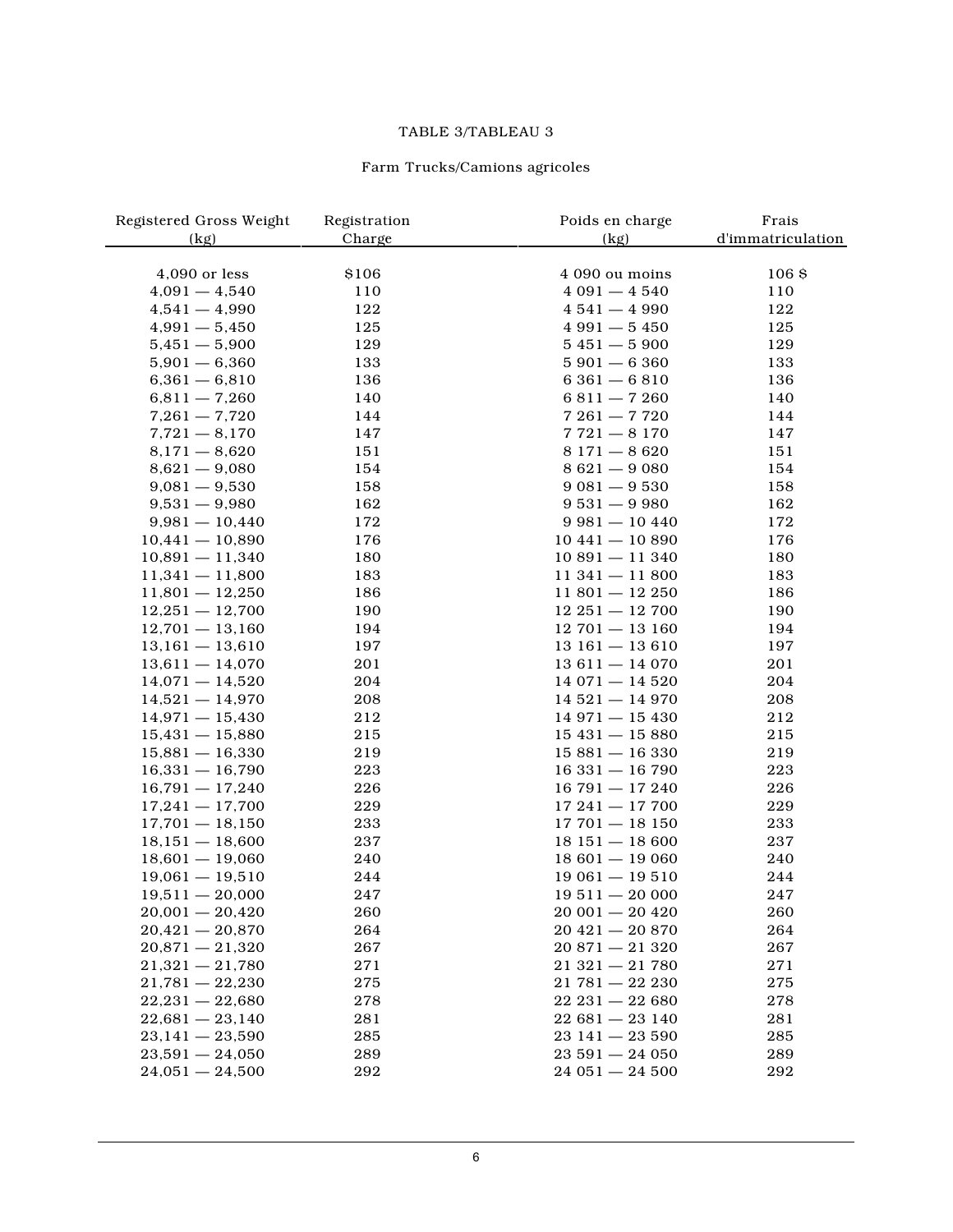# TABLE 3/TABLEAU 3 (continued/suite)

| Registered Gross Weight | Registration | Poids en charge     | Frais             |
|-------------------------|--------------|---------------------|-------------------|
| (kg)                    | Charge       | (kg)                | d'immatriculation |
|                         |              |                     |                   |
| $24,501 - 24,950$       | \$295        | $24501 - 24950$     | 295\$             |
| $24,951 - 25,410$       | 299          | $24951 - 25410$     | 299               |
| $25,411 - 25,860$       | 303          | $25411 - 25860$     | 303               |
| $25,861 - 26,310$       | 306          | $25861 - 26310$     | 306               |
| $26,311 - 26,770$       | 310          | $26311 - 26770$     | 310               |
| $26,771 - 27,220$       | 313          | $26771 - 27220$     | 313               |
| $27,221 - 27,670$       | 317          | $27221 - 27670$     | 317               |
| $27,671 - 28,130$       | 321          | $27671 - 28130$     | 321               |
| $28,131 - 28,580$       | 324          | $28131 - 28580$     | 324               |
| $28,581 - 29,030$       | 328          | $28581 - 29030$     | 328               |
| $29,031 - 29,490$       | 332          | $29031 - 29490$     | 332               |
| $29,491 - 29,940$       | 335          | $29491 - 29940$     | 335               |
| $29,941 - 30,400$       | 347          | $29941 - 30400$     | 347               |
| $30,401 - 30,850$       | 351          | $30401 - 30850$     | 351               |
| $30,851 - 31,300$       | 355          | $30851 - 31300$     | 355               |
| $31,301 - 31,760$       | 358          | $31301 - 31760$     | 358               |
| $31,761 - 32,210$       | 362          | $31761 - 32210$     | 362               |
| $32,211 - 32,660$       | 365          | $32211 - 32660$     | 365               |
| $32,661 - 33,120$       | 369          | $32661 - 33120$     | 369               |
| $33,121 - 33,600$       | 373          | $33121 - 33600$     | 373               |
| $33,601 - 34,020$       | 377          | $33601 - 34020$     | 377               |
| $34,021 - 34,480$       | 381          | $34021 - 34480$     | 381               |
| $34,481 - 34,930$       | 385          | $34481 - 34930$     | 385               |
| $34,931 - 35,390$       | 389          | $34931 - 35390$     | 389               |
| $35,391 - 35,840$       | 393          | $35391 - 35840$     | 393               |
| $35,841 - 36,500$       | 397          | $35841 - 36500$     | 397               |
| $36,501 - 36,750$       | 401          | $36501 - 36750$     | 401               |
| $36,751 - 37,500$       | 405          | $36751 - 37500$     | 405               |
| $37,501 - 37,650$       | 409          | $37501 - 37650$     | 409               |
| $37,651 - 38,110$       | 413          | $37651 - 38110$     | 413               |
| $38,111 - 38,560$       | 417          | $38111 - 38560$     | 417               |
| $38,561 - 39,010$       | 421          | $38561 - 39010$     | 421               |
| $39,011 - 39,470$       | 425          | $39011 - 39470$     | 425               |
| $39,471 - 39,920$       | 429          | $39471 - 39920$     | 429               |
| $39,921 - 40,370$       | 442          | $39921 - 40370$     | 442               |
| $40,371 - 40,830$       | 446          | $40371 - 40830$     | 446               |
| $40,831 - 41,280$       | 450          | $40831 - 41280$     | 450               |
| $41,281 - 41,740$       | 454          | $41\ 281 - 41\ 740$ | 454               |
| $41,741 - 42,190$       | 458          | $41741 - 42190$     | 458               |
| $42,191 - 42,640$       | 462          | $42191 - 42640$     | 462               |
| $42,641 - 43,100$       | 466          | $42641 - 43100$     | 466               |
| $43,101 - 43,550$       | 470          | $43101 - 43550$     | 470               |
| $43,551 - 44,000$       | 474          | $43551 - 44000$     | 474               |
| $44,001 - 44,460$       | 478          | $44001 - 4440$      | 478               |
| $44,461 - 44,910$       | 482          | $44461 - 44910$     | 482               |
| $44,911 - 45,360$       | 486          | $44911 - 45360$     | 486               |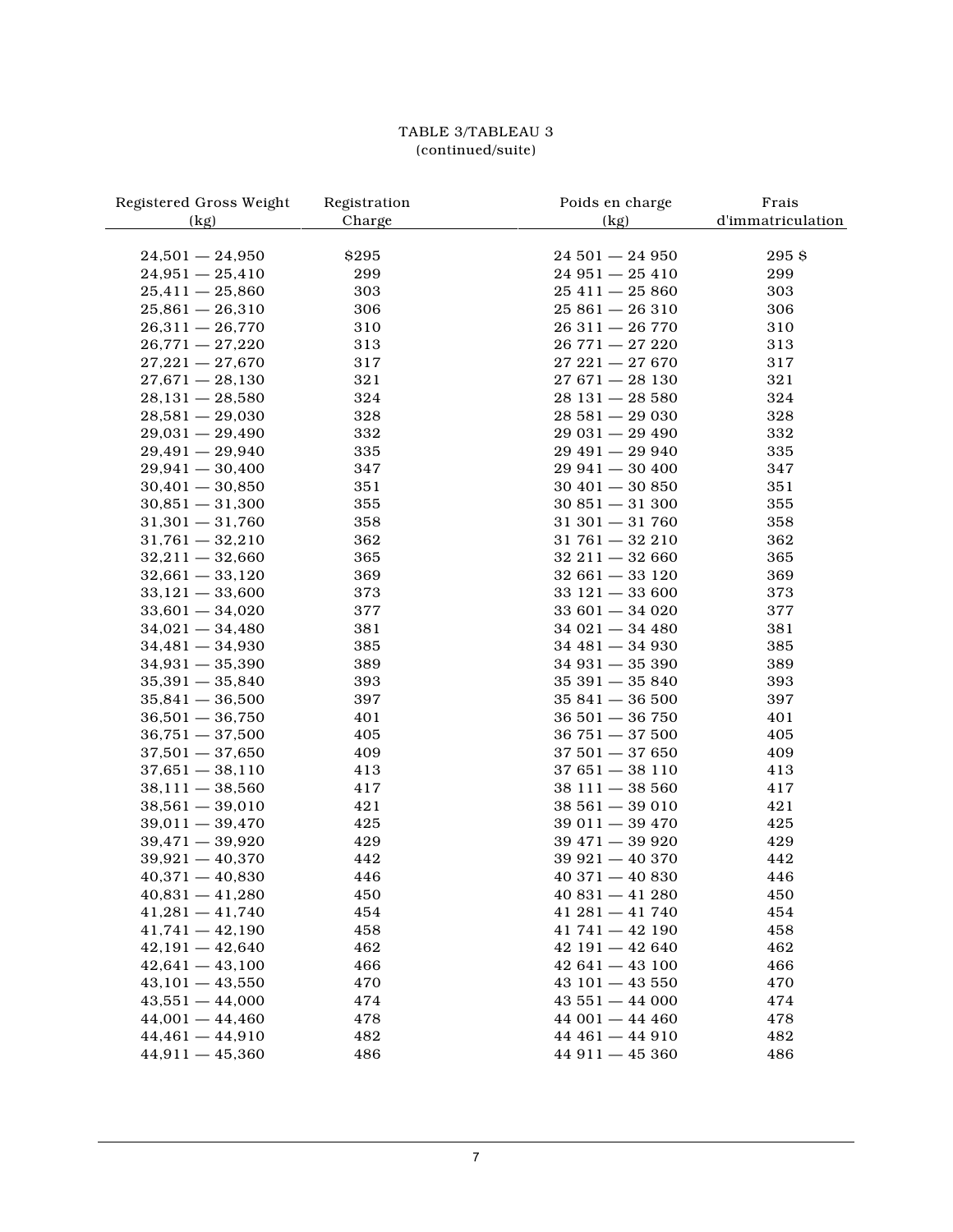# TABLE 3/TABLEAU 3 (continued/suite)

| Registered Gross Weight | Registration | Poids en charge | Frais             |
|-------------------------|--------------|-----------------|-------------------|
| (kg)                    | Charge       | (kg)            | d'immatriculation |
|                         |              |                 |                   |
| $45,361 - 45,820$       | \$490        | $45361 - 45820$ | 490 \$            |
| $45,821 - 46,270$       | 494          | $45821 - 46270$ | 494               |
| $46,271 - 46,730$       | 498          | $46271 - 46730$ | 498               |
| $46,731 - 47,180$       | 502          | $46731 - 47180$ | 502               |
| $47,181 - 47,630$       | 506          | $47181 - 47630$ | 506               |
| $47,631 - 48,090$       | 510          | $47631 - 48090$ | 510               |
| $48,091 - 48,540$       | 514          | $48091 - 48540$ | 514               |
| $48,541 - 48,990$       | 518          | $48541 - 4890$  | 518               |
| $48,991 - 49,450$       | 522          | $48991 - 49450$ | 522               |
| $49,451 - 49,900$       | 526          | $49451 - 49900$ | 526               |
| $49,901 - 50,350$       | 539          | $49901 - 50350$ | 539               |
| $50,351 - 50,810$       | 543          | $50351 - 50810$ | 543               |
| $50,811 - 51,260$       | 547          | $50811 - 51260$ | 547               |
| $51,261 - 51,710$       | 551          | $51261 - 51710$ | 551               |
| $51,711 - 52,170$       | 555          | $51711 - 52170$ | 555               |
| $52,171 - 52,620$       | 559          | $52171 - 52620$ | 559               |
| $52,621 - 53,080$       | 563          | $52621 - 53080$ | 563               |
| $53,081 - 53,530$       | 567          | $53081 - 53530$ | 567               |
| $53,531 - 53,980$       | 571          | $53531 - 53980$ | 571               |
| $53,981 - 54,440$       | 575          | $53981 - 54440$ | 575               |
| $54,441 - 54,890$       | 579          | $54441 - 54890$ | 579               |
| $54,891 - 55,340$       | 583          | $54891 - 55340$ | 583               |
| $55,341 - 55,800$       | 587          | $55341 - 55800$ | 587               |
| $55,801 - 56,250$       | 591          | $55801 - 56250$ | 591               |
| $56,251 - 56,700$       | 595          | $56251 - 56700$ | 595               |
| $56,701 - 57,160$       | 599          | $56701 - 57160$ | 599               |
| $57,161 - 57,610$       | 603          | $57161 - 57610$ | 603               |
| $57,611 - 58,060$       | 607          | $57611 - 58060$ | 607               |
| $58,061 - 58,520$       | 611          | $58061 - 58520$ | 611               |
| $58,521 - 58,970$       | 615          | $58521 - 58970$ | 615               |
| $58,971 - 59,430$       | 619          | $58971 - 59430$ | 619               |
| $59,431 - 59,880$       | 623          | $59431 - 59880$ | 623               |
| $59,881 - 60,330$       | 627          | $59881 - 60330$ | 627               |
| $60,331 - 60,790$       | 631          | $60331 - 60790$ | 631               |
| $60,791 - 61,240$       | 635          | $60791 - 61240$ | 635               |
| $61,241 - 61,690$       | 639          | $61241 - 61690$ | 639               |
| $61,691 - 62,150$       | 643          | $61691 - 62150$ | 643               |
| $62,151 - 62,600$       | 647          | $62151 - 62600$ | 647               |
| $62,601 - 63,050$       | 651          | $62601 - 63050$ | 651               |
| $63,051 - 63,500$       | 655          | $63051 - 63500$ | 655               |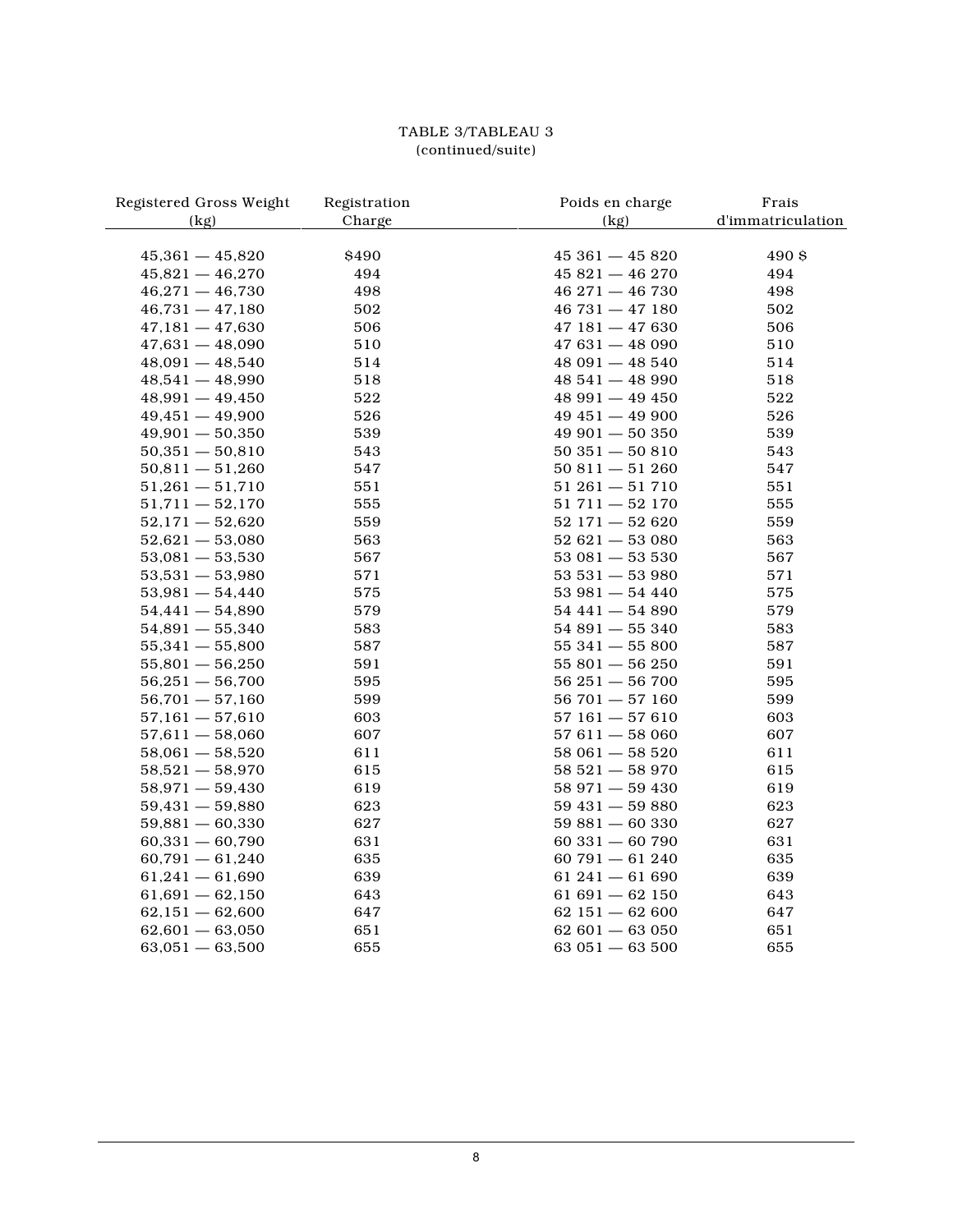#### TABLE 8/TABLEAU 8

#### Trailers (other than Commercial Trailers and Farm Trailers) Remorques autres que des remorques commerciales et agricoles

| Registered Gross Weight | Registration | Poids en charge     | Frais             |
|-------------------------|--------------|---------------------|-------------------|
| (kg)                    | Charge       | (kg)                | d'immatriculation |
|                         |              |                     |                   |
| Up to $910$             | \$53         | Jusqu'à 910         | 53 \$             |
| $911 - 1,820$           | 59           | $911 - 1820$        | 59                |
| $1,821 - 2,730$         | 65           | $1821 - 2730$       | 65                |
| $2,731 - 3,630$         | 71           | $2731 - 3630$       | 71                |
| $3,631 - 4,540$         | 77           | $3631 - 4540$       | 77                |
| $4,541 - 5,450$         | 83           | $4541 - 5450$       | 83                |
| $5,451 - 6,360$         | 89           | $5451 - 6360$       | 89                |
| $6,361 - 7,260$         | 95           | $6361 - 7260$       | 95                |
| $7,261 - 8,170$         | 101          | $7261 - 8170$       | 101               |
| $8,171 - 9,080$         | 107          | $8171 - 9080$       | 107               |
| $9,081 - 9,980$         | 113          | $9081 - 9980$       | 113               |
| $9,981 - 10,890$        | 119          | $9981 - 10890$      | 119               |
| $10,891 - 11,800$       | 129          | $10891 - 11800$     | 129               |
| $11,801 - 12,700$       | 131          | $11801 - 12700$     | 131               |
| $12,701 - 13,610$       | 137          | $12701 - 13610$     | 137               |
| $13,611 - 14,520$       | 143          | $13611 - 14520$     | 143               |
| $14,521 - 15,430$       | 149          | $14521 - 15430$     | 149               |
| $15,431 - 16,330$       | 155          | $15431 - 16330$     | 155               |
| $16,331 - 17,240$       | 161          | $16331 - 17240$     | 161               |
| $17,241 - 18,150$       | 167          | $17241 - 18150$     | 167               |
| $18,151 - 19,060$       | 173          | $18151 - 19060$     | 173               |
| $19,061 - 20,000$       | 179          | $19061 - 20000$     | 179               |
| $20,001 - 20,870$       | 185          | $20001 - 20870$     | 185               |
| $20,871 - 21,780$       | 191          | $20871 - 21780$     | 191               |
| $21,781 - 22,680$       | 197          | $21781 - 22680$     | 197               |
| $22,681 - 23,590$       | 203          | $22681 - 23590$     | 203               |
| $23,591 - 24,500$       | 209          | $23591 - 24500$     | 209               |
| $24,501 - 25,410$       | 215          | $24501 - 25410$     | 215               |
| $25,411 - 26,310$       | 221          | $25411 - 26310$     | 221               |
| $26,311 - 27,220$       | 227          | $26311 - 27220$     | $227\,$           |
| $27,221 - 28,130$       | 233          | $27\,221 - 28\,130$ | 233               |
| $28,131 - 29,030$       | 239          | $28131 - 29030$     | 239               |
| $29,031 - 29,940$       | 245          | $29031 - 29940$     | 245               |
| $29,941 - 30,850$       | 251          | $29941 - 30850$     | 251               |
| $30,851 - 31,760$       | 257          | $30851 - 31760$     | 257               |
| $31,761 - 32,660$       | 263          | $31761 - 32660$     | 263               |
| $32,661 - 33,560$       | 269          | $32661 - 33560$     | 269               |
| $33,561 - 34,480$       | 275          | $33\,561 - 34\,480$ | $275\,$           |
| $34,481 - 35,380$       | 281          | $34481 - 35380$     | 281               |
| $35,381 - 36,290$       | 287          | $35381 - 36290$     | 287               |
| $36,291 - 37,200$       | 293          | $36291 - 37200$     | 293               |
| $37,201 - 38,110$       | 299          | $37\,201 - 38\,110$ | 299               |
| $38,111 - 38,210$       | 305          | $38111 - 38210$     | 305               |